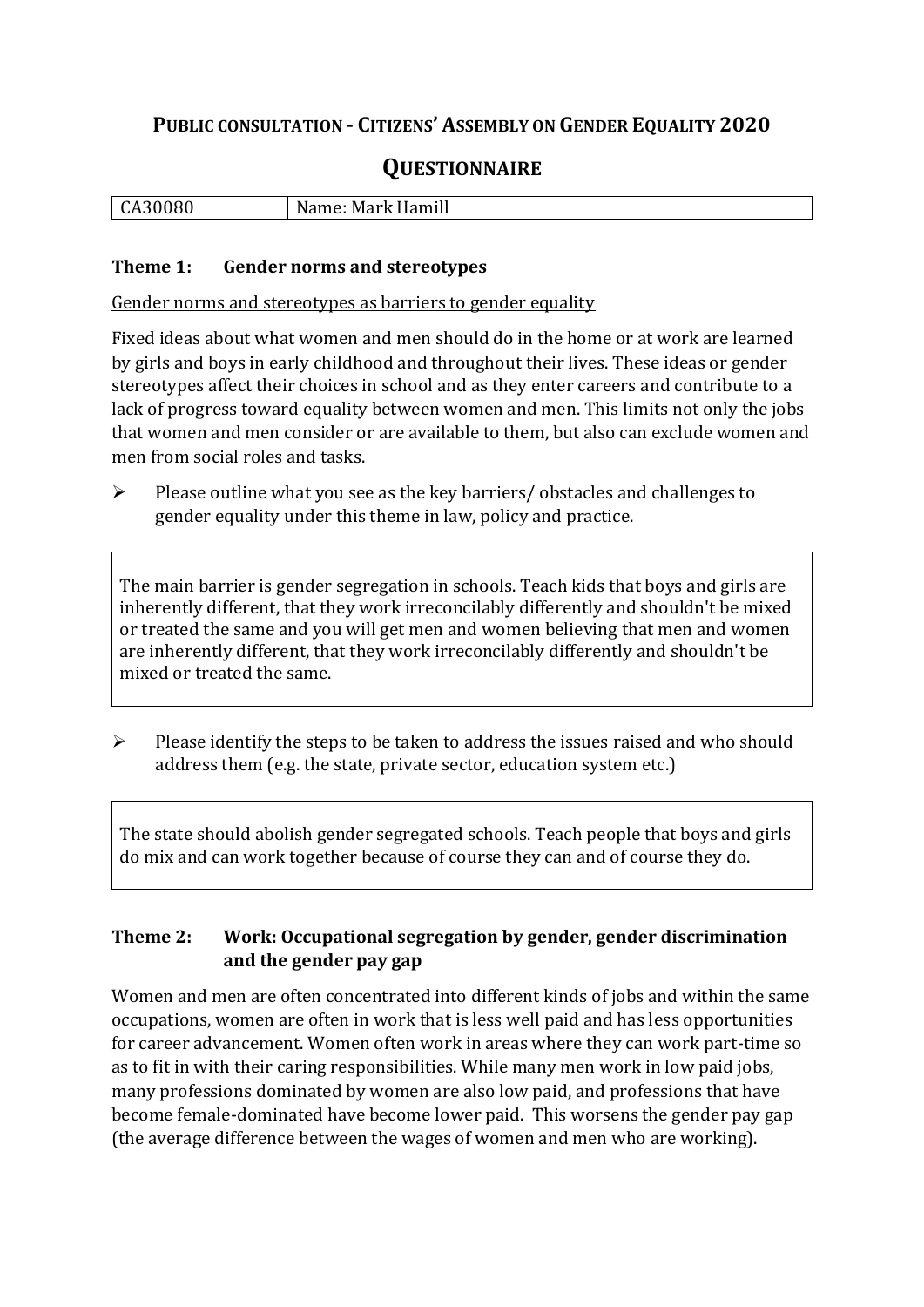➢ Please outline what you see as the key barriers/ obstacles and challenges to gender equality under this theme in law, policy and practice.

The issue is that society and the parental leave system is prejudiced against women being expected to take time off for having children, whilst men are expected to continue working. The gender pay gap does not exist in terms of any specific woman/women getting paid less for doing the exact same job as any specific man/men. The gender pay gap exists in terms of all women, on average, working less than all men, on average, because women are expected to stop working for longer after having children.

➢ Please identify the steps to be taken to address the issues raised and who should address them (e.g. the state, private sector, education system etc.)

The state should abolish paid maternity and paternity leave and have only paid parental leave benefit, that both parents share as they choose (with a proportion that each must take). Better childcare supports are needed. If only one parent can afford to work due to the cost of childcare, then it is usually the father who works. Better childcare means both parents can work.

### **Theme 3. Care, paid and unpaid, as a social and family responsibility**

Care -- the social responsibility of care and women and men's co responsibility for care, especially within the family

Women remain disproportionately responsible for unpaid care and often work in poorly paid care work. For working parents or [lone parents,](https://aran.library.nuigalway.ie/bitstream/handle/10379/6044/Millar_and_Crosse_Activation_Report.pdf?sequence=1&isAllowed=y) balancing paid work with parenting and or caring for older and dependent adults presents significant challenges. Women are [most disadvantaged by these challenges,](https://eige.europa.eu/gender-equality-index/game/IE/W) yet men also suffer from lack of opportunities to share parenting and caring roles. Despite recent legislation and policy initiatives to support early years parental care, [inequalities in the distribution of unpaid](https://www.ihrec.ie/app/uploads/2019/07/Caring-and-Unpaid-Work-in-Ireland_Final.pdf)  [care](https://www.ihrec.ie/app/uploads/2019/07/Caring-and-Unpaid-Work-in-Ireland_Final.pdf) continue between women and men. The cost of childcare has been identified as a particular barrier to work for women alongside responsibilities of caring for older relatives and dependent adults.

➢ Please outline what you see as the key barriers/ obstacles and challenges to gender equality under this them in law, policy and practice.

Women can take 26 weeks paid maternity leave, men can 2 weeks paid paternity leave. Childcare costs mean many families can only afford to have 1 parent working and as the mother is already entitled to 26 weeks paid leave, they will usually continue as the career after those 26 weeks have passed.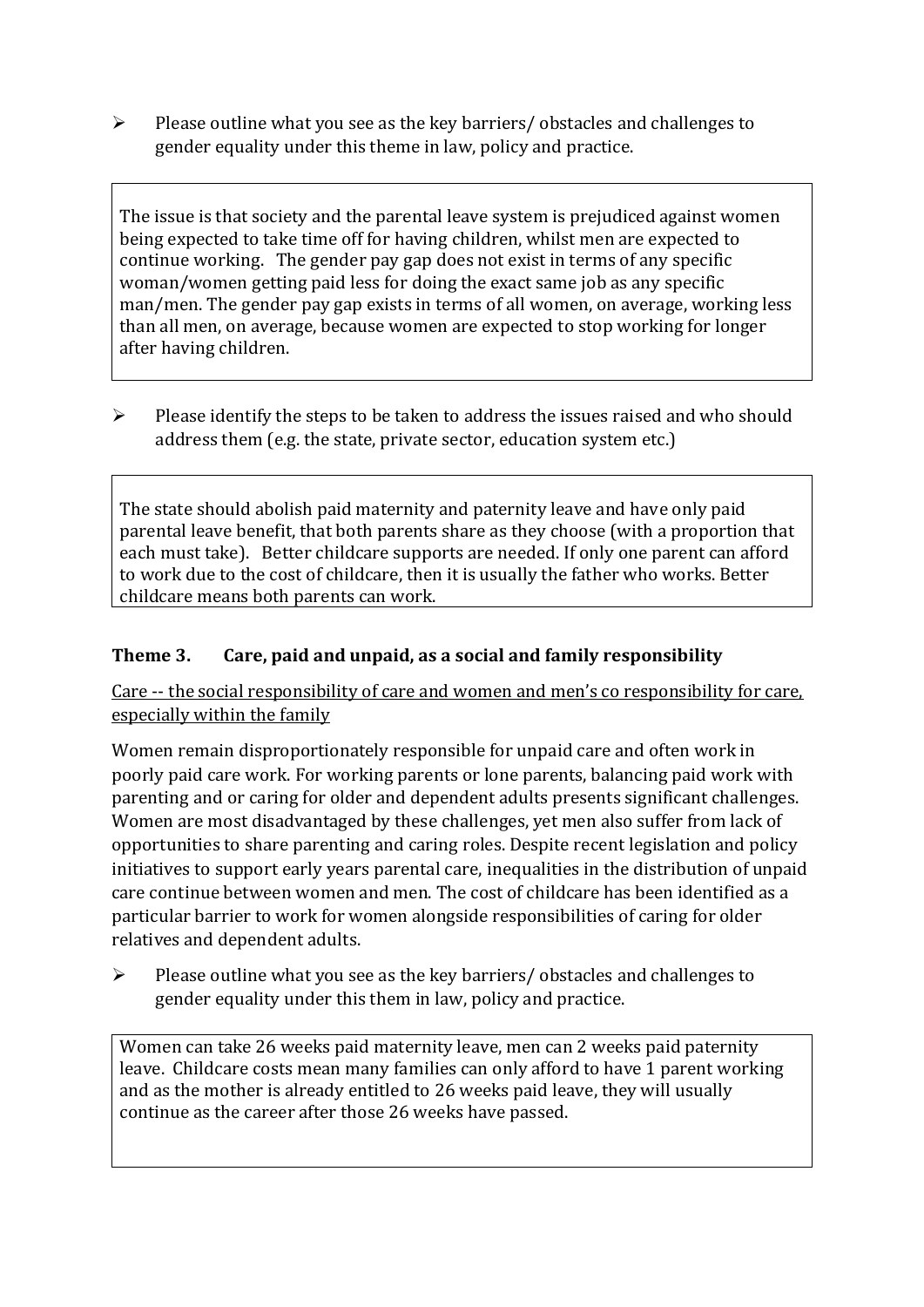➢ Please identify the steps to be taken to address the issues raised and who should address theme (e.g. the state, private sector, education system etc.)

The state should abolish paid maternity and paternity leave and have only paid parental leave benefit, that both parents share as they choose (with a proportion that each must take). Better childcare supports are needed. If only one parent can afford to work due to the cost of childcare, then it is usually the father who works. Better childcare means both parents can work.

#### **Theme 4: Women's access to, and representation in, public life and decision making**

Ensure women's participation and representation in decision-making and leadership in the workplace, political and public life

Women are systematically underrepresented in leadership in [economic](https://eige.europa.eu/gender-equality-index/2019/compare-countries/power/2/bar) and [political](https://eige.europa.eu/gender-equality-index/2019/compare-countries/power/1/bar)  [decision-](https://eige.europa.eu/gender-equality-index/2019/compare-countries/power/1/bar)making. Despite the introduction of a candidate gender quota (through the system of party funding) for national political office, and [initiatives](https://betterbalance.ie/) to support women's access to corporate decision-making roles, men continue to dominate leadership positions. There are also issues to be considered around how media represents women and men.

➢ Please outline what you see as the key barriers/ obstacles and challenges to gender equality under this theme in law, policy and practice.

Not enough women want to be leadership positions, so a smaller pool of possible female candidates are presented.

➢ Please identify the steps to be taken to address the issues raised and who should address them (e.g. the state, private sector, education system etc.)

Gender quotas do not work as they assume the supply is there but the selection process is biased. The issue is not the selection process (an anonymous democratic vote from a female majority is not going to be gender biased), the issue is the supply is lacking in desirable candidates. More should be done to encourage women into wanting leadership positions, both from a young age in schools and for adult women to be supported and encouraged. This cannot be done in terms of women-only initiatives, as this will create (at the very least the appearance of) tokenism and will alienate the women who do step up to the general population. Any initiatives must be non-gendered, but aware of any aspects that may preclude women from wanting to join. No amount of initiatives will work if women don't believe they can or should take leadership. So this will be far easier to achieve AFTER we stop schooling children to believe men and women are inherently immiscible and we start supporting women